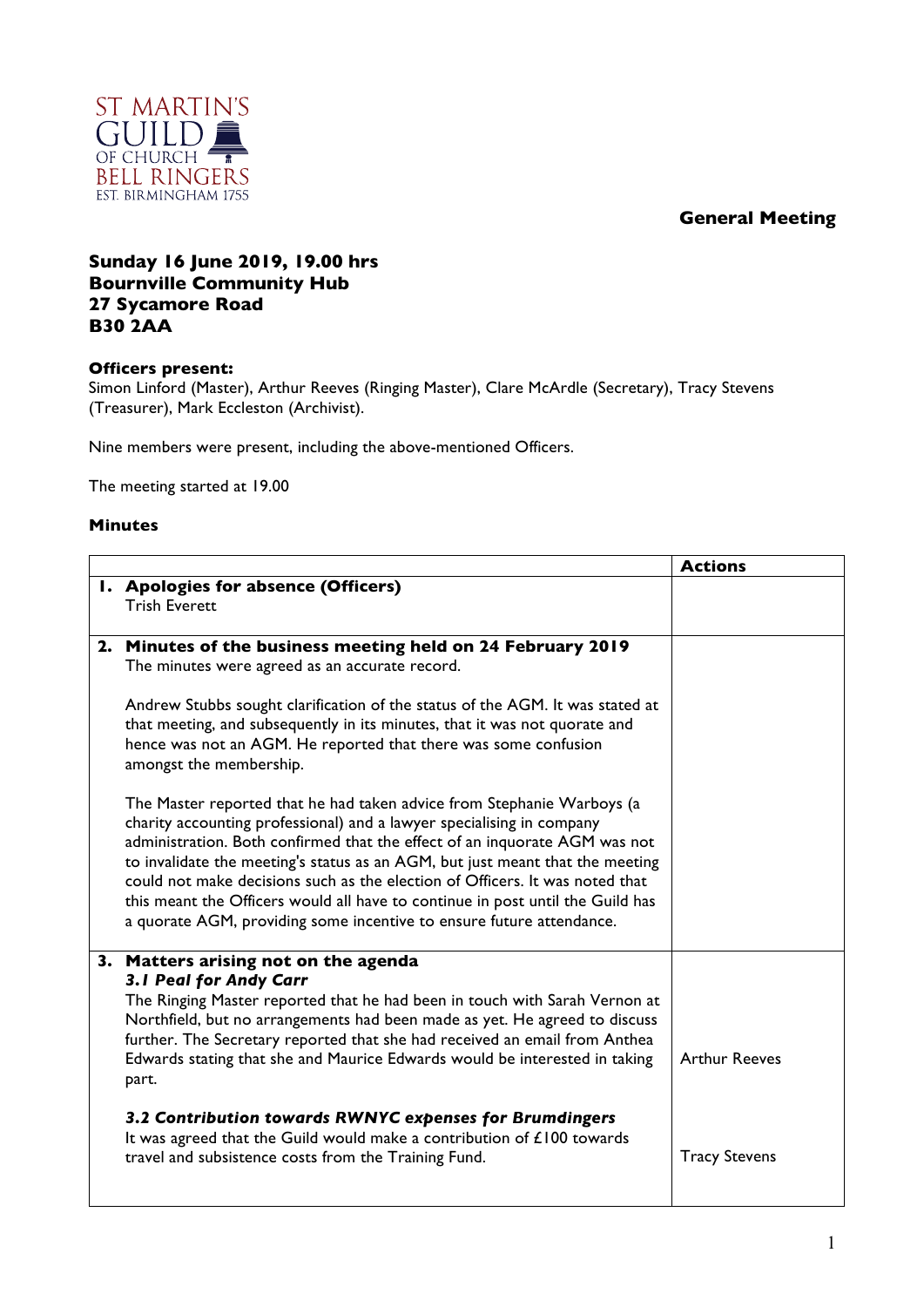| 3.3 Henry Johnson Dinner<br>After refunds to those adversely affected by the poor service at the 2017<br>dinner, the 2018 HJ Dinner had recorded a surplus of £10.                                                                                                                                                                                                                                                                                                                                                                                                                                                                                                                                                                                                                             |               |
|------------------------------------------------------------------------------------------------------------------------------------------------------------------------------------------------------------------------------------------------------------------------------------------------------------------------------------------------------------------------------------------------------------------------------------------------------------------------------------------------------------------------------------------------------------------------------------------------------------------------------------------------------------------------------------------------------------------------------------------------------------------------------------------------|---------------|
| 3.4 Handsworth ringing room<br>Good progress had been made towards the refurbishment of Handsworth<br>ringing room. Special mention was made of Gary Peynado and Steve Horton<br>who had installed a new ceiling. Other work was scheduled and a new carpet<br>would be ordered.                                                                                                                                                                                                                                                                                                                                                                                                                                                                                                               |               |
| 4. Election of new members<br><b>Full members:</b><br>Lucy Gwynne (Warwick)<br>Lex Earthquake (Harborne)<br>Phoebe House (USA)<br>Tim Barnes (USA)<br>Michael Harrison (USA)<br>Jeremy Bates (USA)<br>Austin Paul (USA)                                                                                                                                                                                                                                                                                                                                                                                                                                                                                                                                                                        |               |
| <b>Associate members:</b><br>Susan Boston (BSoBR)<br>Susan Webb (Brumdingers)                                                                                                                                                                                                                                                                                                                                                                                                                                                                                                                                                                                                                                                                                                                  |               |
| 5. Bell Restoration Fund<br><b>5.1 BRF total</b><br>The BRF total currently stands at £10,850<br><b>5.2 Coleshill</b><br>No further progress had been made at Coleshill towards the installation of<br>rope guides. It was understood that the project had been approved by the<br>ringers and clergy and the delay was the application for the faculty.                                                                                                                                                                                                                                                                                                                                                                                                                                       |               |
| 5.3 Harborne<br>Clare reported that modifications had been made to the sound management<br>system installed at Harborne after complaints from some members of the<br>congregation that the bells were too quiet when the system was in the<br>"open" position. The adjustments have now been made and all parties are<br>satisfied.                                                                                                                                                                                                                                                                                                                                                                                                                                                            |               |
| 5.4 Handsworth and Edgbaston<br>The Master reported that Michael Wilby at Taylors had contacted him to<br>inform him that inspections at Handsworth and Edgbaston would be taking<br>place. Feasibility of replacing the hastings stays with normal stays would be<br>looked at.                                                                                                                                                                                                                                                                                                                                                                                                                                                                                                               |               |
| The secretary reported that she had had a conversation with one of the<br>churchwardens at Edgbaston who had expressed concern that he was often<br>unaware that ringers would be using the bells. It was clarified that permission<br>had always been granted by Linda Caswell and it was suggested that this was<br>a communication problem concerning the church. Clare further reported<br>that she was aware that, because of term-time only ringing, members of the<br>church regretted that there was never any ringing for important services<br>such as Christmas and Easter services. Given the availability of the bells at<br>short notice, it seems a shame that this should be the case. The Master<br>agreed that he would contact the vicar and talk about some of the issues. | Simon Linford |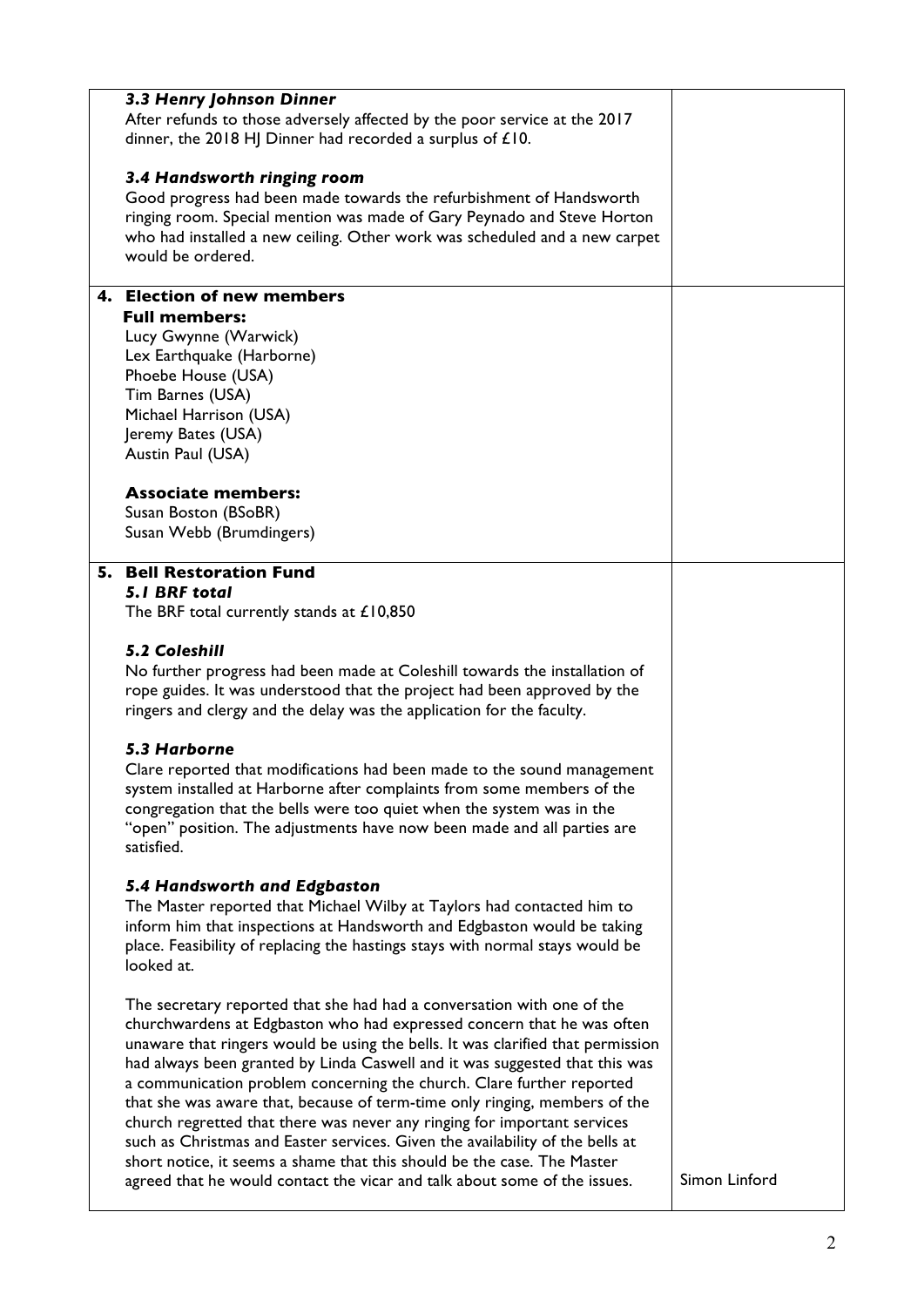| 6. 2020 AGM                                                                    |                      |
|--------------------------------------------------------------------------------|----------------------|
| The Secretary reported that she had not received any reply from Aston          |                      |
| about hosting the 2020 AGM on 11 January 2020. Having established that a       |                      |
| home match was scheduled that day at Villa Park, it was agreed that she        |                      |
| should not pursue the request.                                                 |                      |
|                                                                                |                      |
| Handsworth was suggested as an alternative venue as they are due to            |                      |
|                                                                                |                      |
| complete refurbishment of the church by October, and it would be an            |                      |
| opportunity to showcase the newly decorated ringing room.                      | Clare McArdle        |
|                                                                                |                      |
| 7. Programme of events for 2019                                                |                      |
| 7.1 Events so far                                                              |                      |
| X-Practices have proved popular and have been well supported.                  |                      |
| Midweek practices and workshops continue to be well attended.                  |                      |
| 10-bell quarter peals are no longer being organised on a regular basis.        |                      |
|                                                                                |                      |
| The 6-bell striking contest in May had not gone as well as had been hoped.     |                      |
| There were fewer entries than usual and some feeling that the spirit of the    |                      |
| competition had been lost somewhat with teams being made up on the day.        |                      |
| It was acknowledged that some towers did not enter because of the abrasive     |                      |
| nature of the judging in 2018. On a lighter note, the bake-off, although with  |                      |
|                                                                                |                      |
| fewer entries, had gone well. It was agreed that as a traditional event for    |                      |
| associations to hold, we should try to continue to hold one striking contest   |                      |
| per year. It was agreed that the date for next year's competition would be     |                      |
| Saturday 16 May and judges would be sourced from within the Guild.             |                      |
|                                                                                |                      |
| 7.2 Future events                                                              |                      |
| Tracy stated there was a need for more and better mentoring of teachers        |                      |
| who had attended the ART Module I and suggested an X-Practice could be a       |                      |
| focus for it.                                                                  |                      |
| 13 July - Guild walking/ringing tour                                           |                      |
| 27 July - X-Practice focusing on Foundation Skills for learners and those      |                      |
| teaching at that level.                                                        |                      |
|                                                                                |                      |
| 21 September - X-Practice, Coleshill                                           |                      |
| 12 October - Guild outing to York                                              |                      |
| 7 December - Guild Challenge, Moseley                                          |                      |
| 2020                                                                           |                      |
| 11 January – AGM, Handsworth (tbc)                                             |                      |
| 29 February - Henry Johnson Dinner                                             |                      |
| 2 May - School away day                                                        |                      |
| 16 May - 6-bell striking contest and bake off                                  |                      |
|                                                                                | <b>Arthur Reeves</b> |
| Arthur agreed to publicise the future dates in his monthly digest email to the |                      |
| e-list.                                                                        |                      |
|                                                                                |                      |
| 8. Budget review                                                               |                      |
| The Treasurer reported that 21 members had yet to pay their subscriptions.     |                      |
|                                                                                |                      |
| Tracy had produced a budget forecast which, after being bolstered by sundry    |                      |
| surpluses, was on target to break even.                                        |                      |
|                                                                                |                      |
| 9. Handbells                                                                   |                      |
| The Treasurer reported that the Guild's handbells were now insured with        |                      |
| Balens. They are currently being kept at the Master's house, but are insured   |                      |
| anywhere in the UK.                                                            |                      |
|                                                                                |                      |
| 10. 2020 12-bell eliminator, Aston                                             |                      |
|                                                                                |                      |